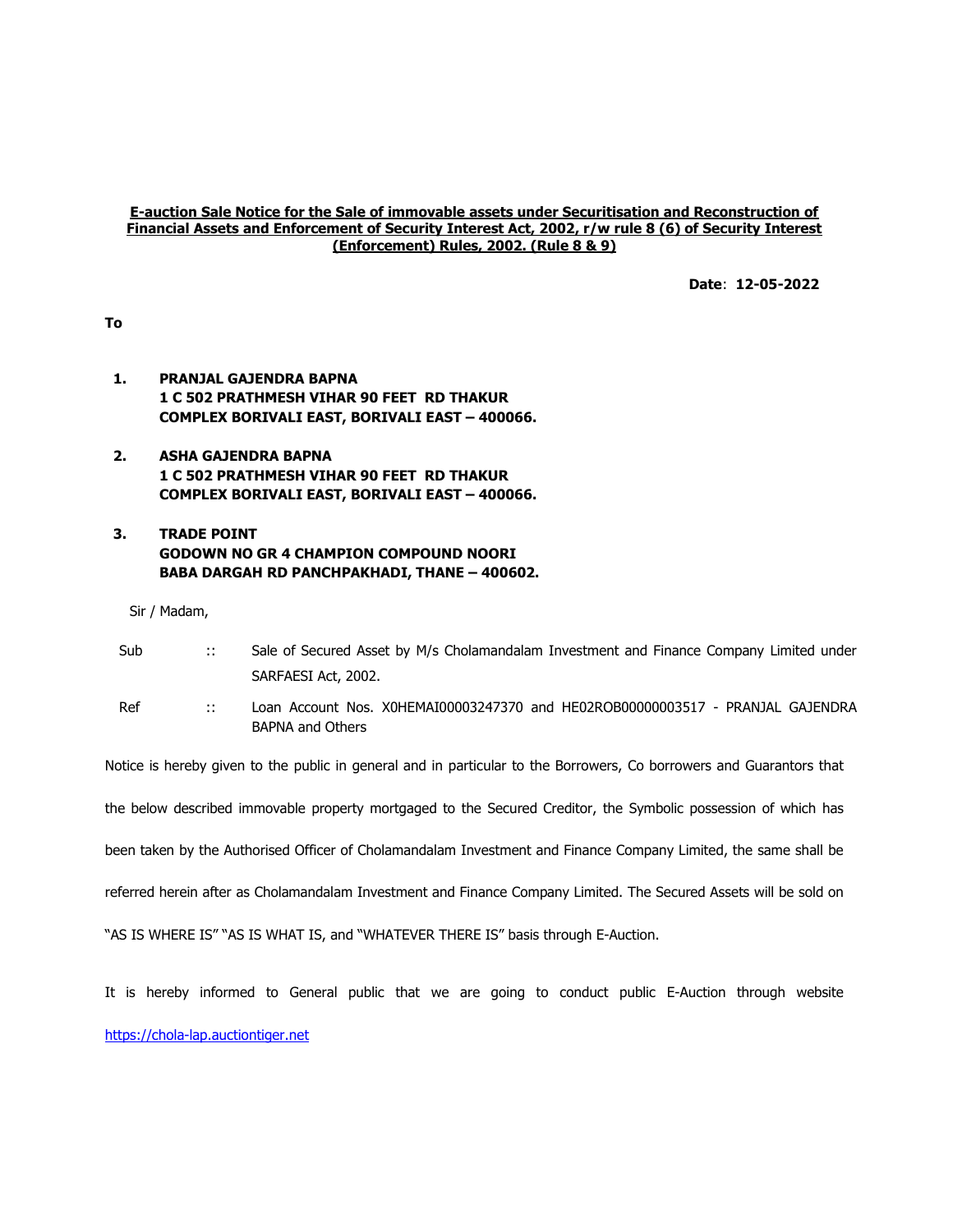The secured asset will be sold to one of the intending purchasers who offer the highest bid/purchase price, which shall not be less than the Reserve Price.

| <b>RESERVE PRICE</b>                  | Rs.1,20,00,000/-                |
|---------------------------------------|---------------------------------|
| <b>EMD</b>                            | Rs.12,00,000/-                  |
| <b>E-AUCTION DATE AND TIME</b>        | 20-06-2022, 11.00 AM to 1.30 PM |
| <b>LAST DATE OF SUBMISSION OF EMD</b> | 10-06-2022                      |
| <b>BID INCREMENT AMOUNT (IN RS.)</b>  | Rs.1,00,000/-                   |
| DATE OF INSPECTION OF PROPERTY        | 08-06-2022 and 09-06-2022       |

### DESCRIPTION OF THE IMMOVABLE PROPERTY [Secured Asset]

Property Being Flat No.1/C/502, on the 5th Floor, in the building known as Prathamesh Vihare-1 Co-op Hsg Sco. Ltd situated at 90 ft road, Thakur Complex, Boriwali (E) Mumbai-400066. (Carpet area 641 sq.ft )

We hereby give you notice that the aforesaid secured asset shall be sold by the undersigned if you fail to pay within 30 days from the date of service/publication of this notice, the entire outstanding loan amount aggregating to Rs.1,11,10,635.72/- [Rupees One Crore Eleven Lakhs Ten Thousand Six Hundred Thirty Five and Paise Seventy Two Only] as on 10-05-2022 together with further interest, penal interest, costs and charges thereon till the date of payment, as per agreed the terms and conditions mentioned in the Loan Agreement and other documents pertaining to the Loan availed by you. After expiry of 30 days, no further notice whatsoever will be given to you and the Secured Asset will be sold accordingly.

You may note that in case the Sale proceeds of such sale of the secured asset are not sufficient to cover the entire outstanding dues of the secured creditor, then you all are jointly and severally liable to pay the amount of such shortfall to the Secured Creditor.

## Terms & Conditions of E- Auction Sale: -

1. The auction sale will be 'Online E-Auction' Bidding through website https://sarfaesi.auctiontiger.net. on the dates as mentioned in the table above with further Extension of 5 Minutes.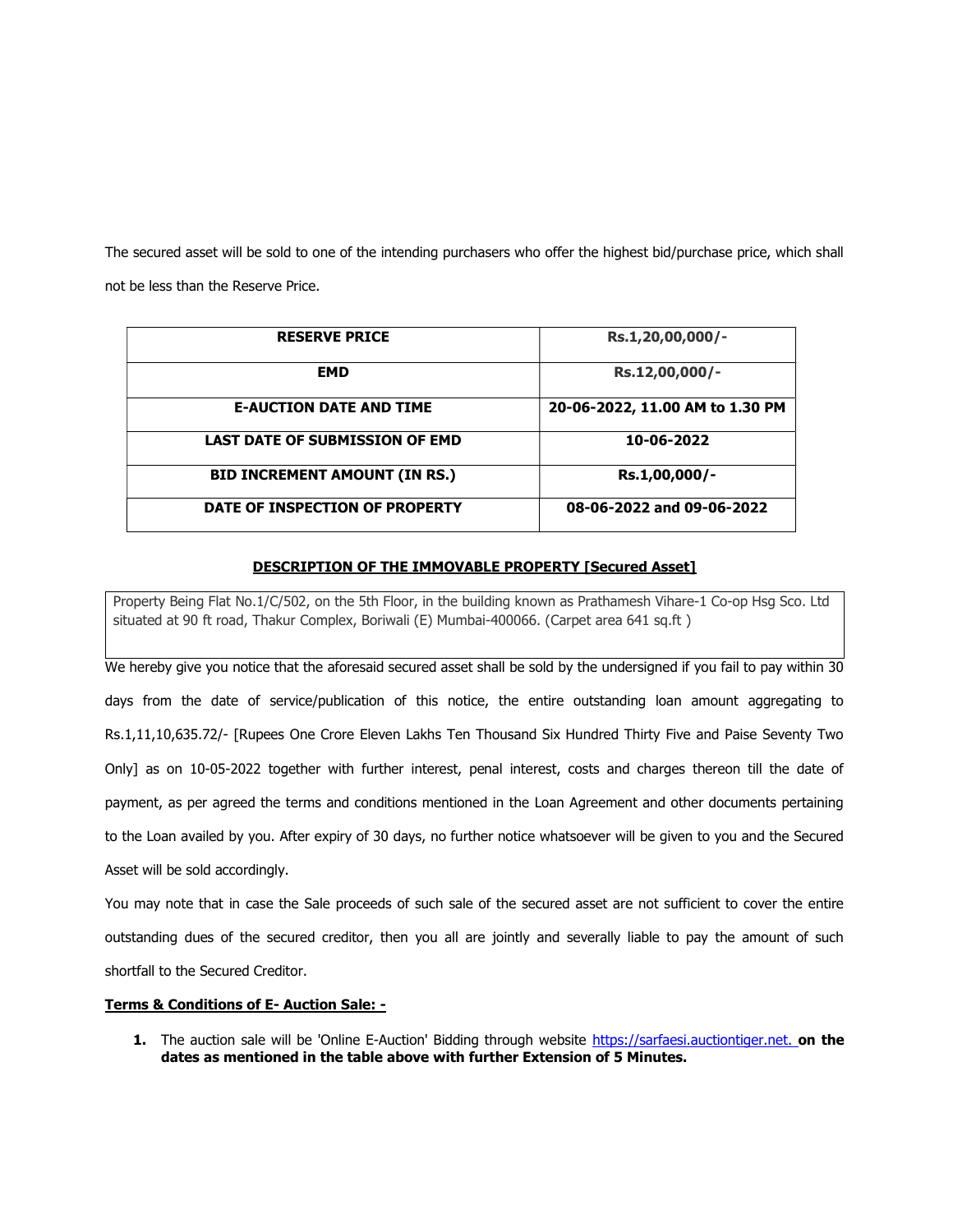- 2. The interested bidders are required to register themselves with the portal and obtain login ID and Password well in advance, which is mandatory for e-bidding, from auction service provider M/s E-Procurement Technologies Ltd. (Auction Tiger) Ahmadabad (Contact Person: Mr. Ram Sharma Cell No. 8000023297, Email : ramprasad@auctiontiger.net, Email. support@auctiontiger.net Please note that, Prospective bidders may avail online training on e-auction from their registered mobile number only.
- 3. The intending purchaser/bidder is required to submit amount of the Earnest Money Deposit (EMD) by way of Demand Draft/PAY ORDER drawn on any nationalized or scheduled Commercial Bank in favor of "Cholamandalam Investment and Finance Company Limited" payable at Chennai and register their name at https://chola-lap.auctiontiger.net and get user ID and password free of cost and get training on e-Auction from the service provider. After their Registration on the web-site, the intending purchaser/bidder is required to get the copies of the following documents submit {1. Copy of the DD copy/ Pay order; 2.Copy of PAN card and 3.Copy of proof of address (Passport, Driving License, Voter's I-Card or Aadhar Card, Ration Card, Electricity Bill, Telephone Bill, Registered Leave License Agreement)} by the last date of submission of the EMD(s) as mentioned in the sale notice and also submit hardcopy thereof at the Branch mentioned hereinabove.
- 4. Bid must be accompanied with EMD (Equivalent to 10% of the Reserve Price) by way of Demand Draft/ Pay order in favour of " Cholamandalam Investment and Finance Company Limited" payable AT Chennai.
- 5. Bids that are not filled up or Bids received beyond last date will be considered as invalid Bid and shall be summarily rejected. No interest shall be paid on the EMD. Once the bid is submitted by the Bidder, same cannot be withdrawn. However, EMD deposited by the unsuccessful bidder shall be refunded without interest.
- 6. The bid price to be submitted shall be above the Reserve Price along with increment value of Rs.1,00,000/ and the bidder shall further improve their offer in multiple of Rs.1,00,000/-. The property shall not be sold below the Reserve Price set by the Authorized Officer.
- 7. The successful bidder is required to deposit 25% of the sale price (inclusive of EMD) immediately but not later than next working day by Demand Draft drawn in favour of "Cholamandalam Investment and Finance Company Limited" payable AT Chennai and the balance amount of sale price shall be paid by the successful bidder within 15 days from the date of confirmation of sale by the Company. The EMD as well as Sale Price paid by the interested bidders shall carry no interest. The deposit of EMD or 10% of sale price, whatever may be the case shall be forfeited by the Company, if the successful bidder fails to adhere to terms of sale or commits any default.
- 8. On compliance of terms of Sale, Authorised officer shall issue "Sale Certificate" in favour of highest bidder. All the expenses related to stamp duty, registration charges, conveyance, TDS etc. to be borne by the purchaser.
- 9. Company does not take any responsibility to procure permission / NOC from any authority or under any other law in force in respect of property offered or any other dues i.e., outstanding water/electricity dues, property tax or other charges, if any.
- 10. The successful bidder shall bear all expenses including pending dues of any Development Authority, if any/ taxes/ utility bills etc. to the Municipal Corporation or any other authority/ agency and fees payable for stamp duty /registration fees etc. for registration of the Sale Certificate.
- 11. The Authorised Officer reserves the absolute right and discretion to accept or reject any or all the offers/bids or adjourn/cancel the sale without assigning any reason or modify any terms of sale without any prior notice. The immovable property shall be sold to the highest bidder. However, the Authorised Officer reserves the absolute discretion to allow inter-se bidding, if deemed necessary.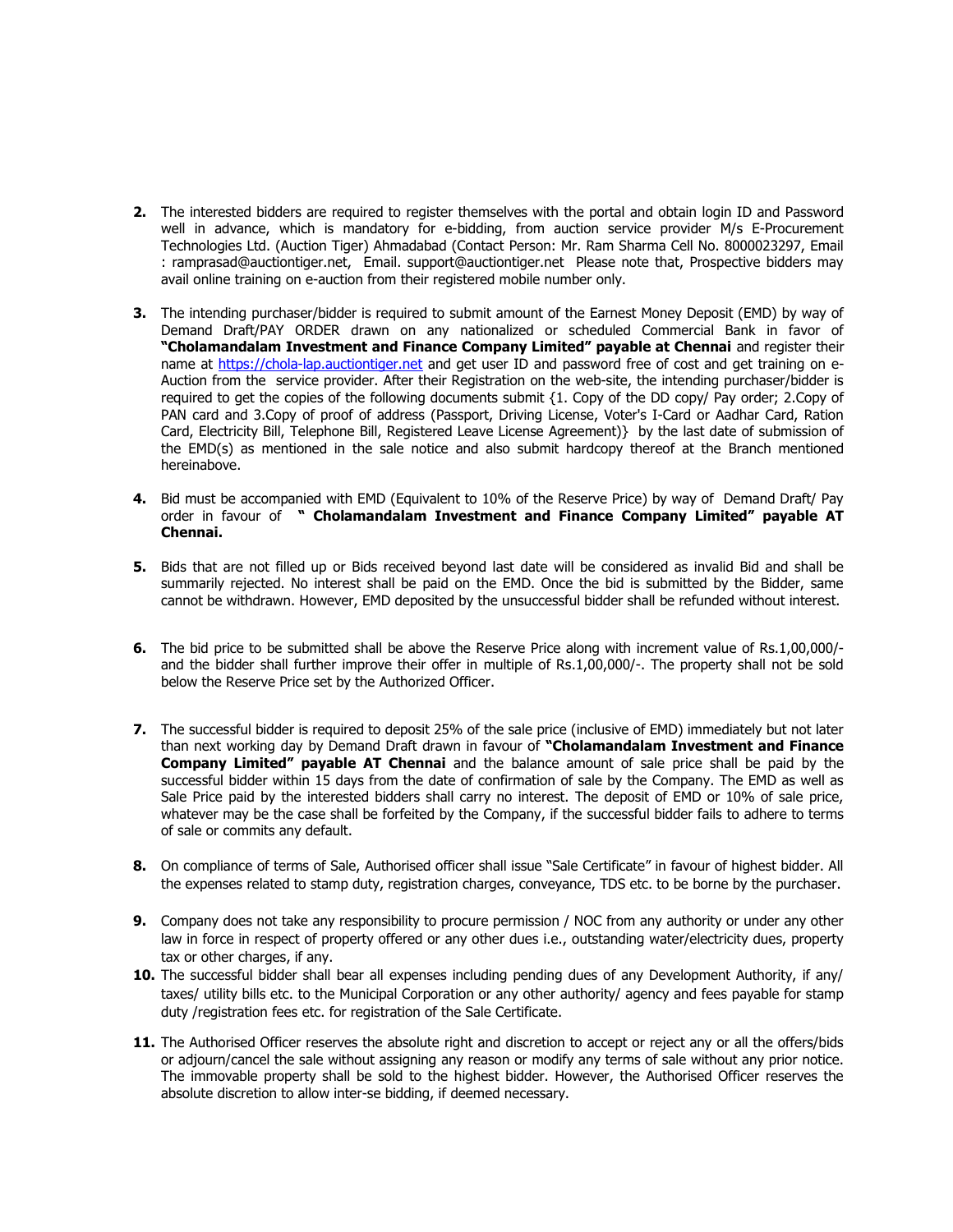- 12. To the best of its knowledge and information, the Company is not aware of any encumbrances on the property to be sold except of the Company. However, interested bidders should make their own assessment of the property to their satisfaction. The Company does not in any way guarantee or makes any representation with regard to the fitness/title of the aforesaid property. For any other information, the Authorised Officer shall not be held responsible for any charge, lien, encumbrances, property tax or any other dues to the Government or anybody in respect of the aforesaid property.
- 13. Further interest will be charged as applicable, as per the loan documents on the amount outstanding in the notice and incidental expenses, costs, etc. is due and payable till its actual realization.
- 14. The notice is hereby given to the Borrower(s) / Mortgagor(s) to remain present personally at the time of sale and they can bring the intending buyer/purchasers for purchasing the immoveable property as described hereinabove, as per the particulars of the Terms and conditions of sale.
- 15. Online E-auction participation is mandatory in the auction process by making application in prescribed format which is available along-with the offer/tender document on the website. Bidders are advised to go through the website https://chola-lap.auctiontiger.net for detailed terms and conditions of auction sale before submitting their bids and taking part in e-auction sale proceedings. Online bidding will take place at web-site of organization as mentioned hereinabove, and shall be subject to the terms and conditions contained in the tender document. The Tender Document and detailed Terms and Conditions for the Auction may be downloaded from the website https://chola-lap.auctiontiger.net or the same may also be collected from the concerned Branch office of Cholamandalam Investment and Finance Company Limited. A copy of the Bid form along with the enclosure submitted online shall be handed over to Mr. Prateek Surendra Kapadia, Mob.No.99201 88755; at Cholamandalam Investment and Finance Company Limited, ADDRESS- : 102 /103, 1st floor, Casa Maria CHSL Gokhale Road, Opp Portugese Church Dadar West, Mumbai- 28. 10-06-2022 on or before date and time mentioned above. (Please refer to the details mentioned in table above).
- 16. The property shall be sold on "As is Where is Basis", "As is What is Basis" and "As is Whatever there is Basis" condition and the intending bidder should make discreet enquiries as regards encumbrance, charge and statutory outstanding on the property of any authority besides the Company's charges and should satisfy themselves about the title, extent, quality and quantity of the property before submitting their bid. No claim of whatsoever nature regarding the property put for sale, charges and encumbrances over the property or any other matter etc. will be entertained after submission of the online bid and at any stage thereafter. The Company shall not be responsible for anything whatsoever including damages or eviction proceeding, etc. The intending bidder shall indemnify the tenants as well as the Company in this regard. The purchaser shall take necessary action for eviction of tenant / settlement of tenant only in accordance with the Law. The Company presses into service the principle of caveat emptor.
- 17. This publication is also a '30' (Thirty) days' notice to the Borrower / Mortgagor / Guarantors of the above said loan account pursuant to rule 8(6) and Rule 9 of Security Interest (Enforcement) Rules 2002, to discharge the liability in full and pay the dues as mentioned above along with upto date interest and expenses within 30 days from the date of this notice failing which the Secured asset will be sold as per the terms and conditions mentioned above. In case there is any discrepancy between the publications of Sale notice in English and Vernacular newspaper, then in such case the English newspaper will supersede the vernacular newspaper and it shall be considered as the final copy, thus removing the ambiguity. If the borrower/mortgagors pays the amount due to the Company, in full before the date of sale, auction is liable to be stopped.

For further details and queries, contact Authorized Officer, Cholamandalam Investment and Finance Limited, Mr. Prateek Surendra Kapadia, Mob. No. 99201 88755.